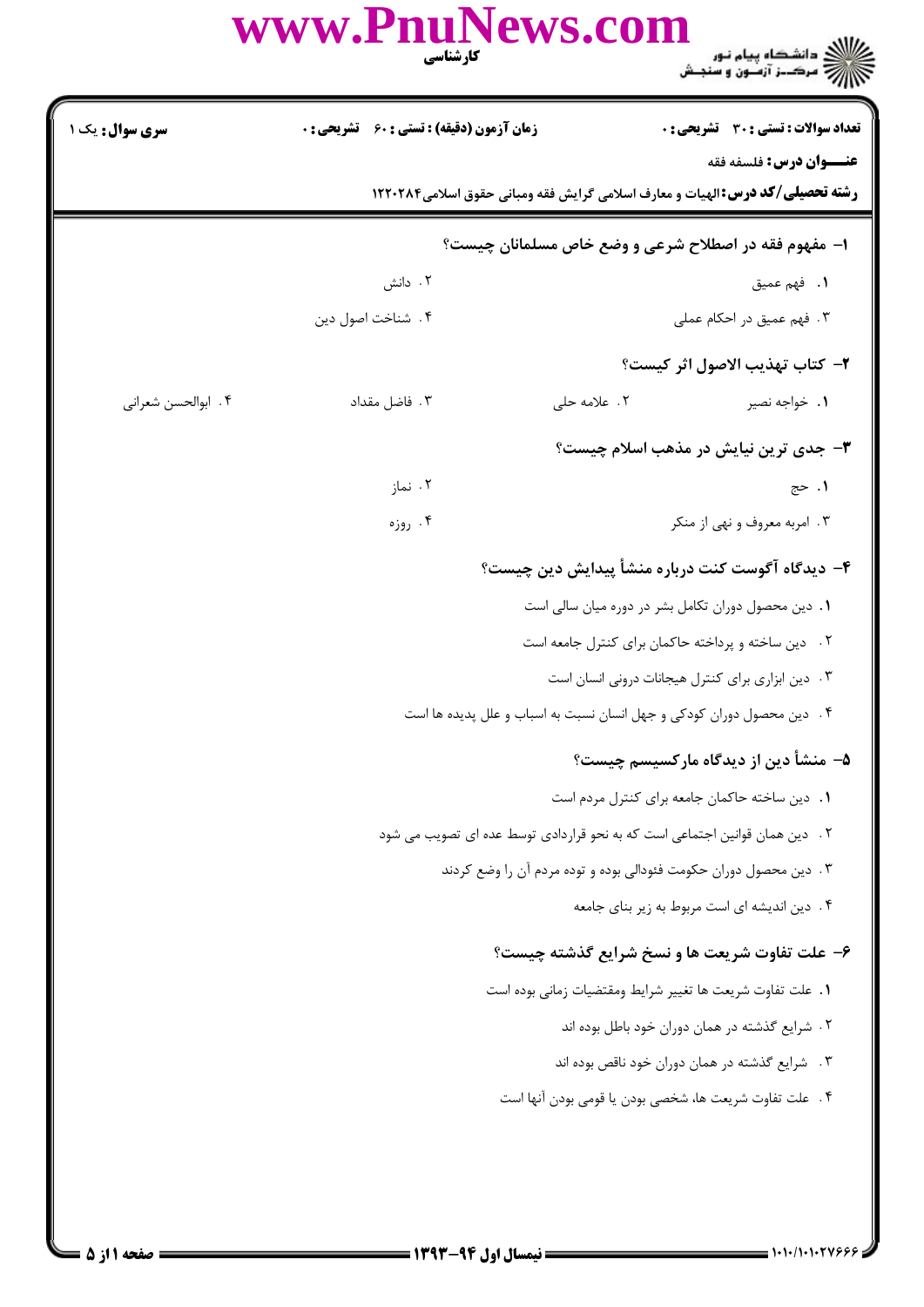|                        | www.PnuNews.com<br>كارشناسي                               |                |                                                                                                                        |
|------------------------|-----------------------------------------------------------|----------------|------------------------------------------------------------------------------------------------------------------------|
| <b>سری سوال :</b> ۱ یک | زمان آزمون (دقیقه) : تستی : 60 ٪ تشریحی : 0               |                | <b>تعداد سوالات : تستی : 30 ٪ تشریحی : 0</b>                                                                           |
|                        |                                                           |                | <b>عنـــوان درس:</b> فلسفه فقه<br><b>رشته تحصیلی/کد درس:</b> الهیات و معارف اسلامی گرایش فقه ومبانی حقوق اسلامی1۲۲۰۲۸۴ |
|                        |                                                           |                | ۷- چرا سلسله پیامبران تبلیغی به پایان رسید؟                                                                            |
|                        |                                                           |                | ٠١. زيرا، دين كامل شد                                                                                                  |
|                        |                                                           |                | ٢ . زيرا، مردم مي توانند از محتواي تعاليم آخرين پيامبر محافظت كنند                                                     |
|                        |                                                           |                | ۰۳ زیرا، دین به تمام نیازها پاسخ می دهد                                                                                |
|                        |                                                           |                | ۴. زیرا، مردم از پیامبران استقبال نکردند                                                                               |
|                        |                                                           |                | ۸– از دیدگاه اقبال لاهوری وحی به چه معنا است؟                                                                          |
| ۰۴ قوانین اجتماعی      | ۰۳ الهامات غيبي                                           | ۰۲ هدایت غریزی | ٠١. هدايت پيامبران                                                                                                     |
|                        |                                                           |                | ۹– دیدگاه شریعتی درباره خاتمیت چیست؟                                                                                   |
|                        | ٢. كامل و كافي بودن دستورات دين خاتم                      |                | ٠١ بي نيازي انسان معاصر از وحي                                                                                         |
|                        | ۰۴ انکار بعثت پیامبران گذشته و اصالت دادن به تجربه انسانی |                | ۰۳ انکار خاتمیت و اعتقاد به تجدید پیامبران در دوران معاصر                                                              |
|                        |                                                           |                | ∙ا− چگونه دین با قواعد ثابت به نیازهای متغیر انسان معاصر پاسخ می دهد؟                                                  |
|                        |                                                           |                | ۰۱ اصول و قواعد همانند نیازها متغیر هستند                                                                              |
|                        |                                                           |                | ٢. نیازها و ابزارهای برآورده کردن نیاز ها ثابت است                                                                     |
|                        |                                                           |                | ۰۳ ذات و فطرت و نیازهای ذاتی انسان در تمام دوران ها ثابت است                                                           |
|                        |                                                           |                | ۰۴ پیامبران فقط به قواعد کلی ثابت توجه کرده و به جزئیات اشاره نکرده اند                                                |
|                        |                                                           |                | 11- چرا انسانها دارای شخصیت ثابت و مشترک هستند؟                                                                        |
|                        |                                                           |                | 1. به دلیل عبرت گرفتن، تکامل معلومات انسانی و امکان تفاهیم و درک متقابل                                                |
|                        |                                                           |                | ٢. زیرا، نسل تمام انسان ها به یک انسان اولیه بر می گردد                                                                |
|                        |                                                           |                | ۰۳ زیرا، شخصیت همانند ظرفی است که تمام انسانها را شامل می شود                                                          |
|                        |                                                           |                | ۰۴ زیرا، تمام رفتارها و باورهای آدمی از شخصیت ناشی می شود                                                              |
|                        |                                                           |                | 1۲- رابطه نیازهای ثابت و متغیر چیست؟                                                                                   |
|                        | ٢. نیازهای متغیر بر پایه نیازهای ثابت شکل می گیرد         |                | ٠١. به نحو موازي شكل مي گيرند                                                                                          |
|                        | ۴. نیازهای متغی مقدمه رسیدن به نیازهای ثابت است           |                | ۰۳ نیازهای متغیر کاذب و نیازهای ثابت صادق هستند                                                                        |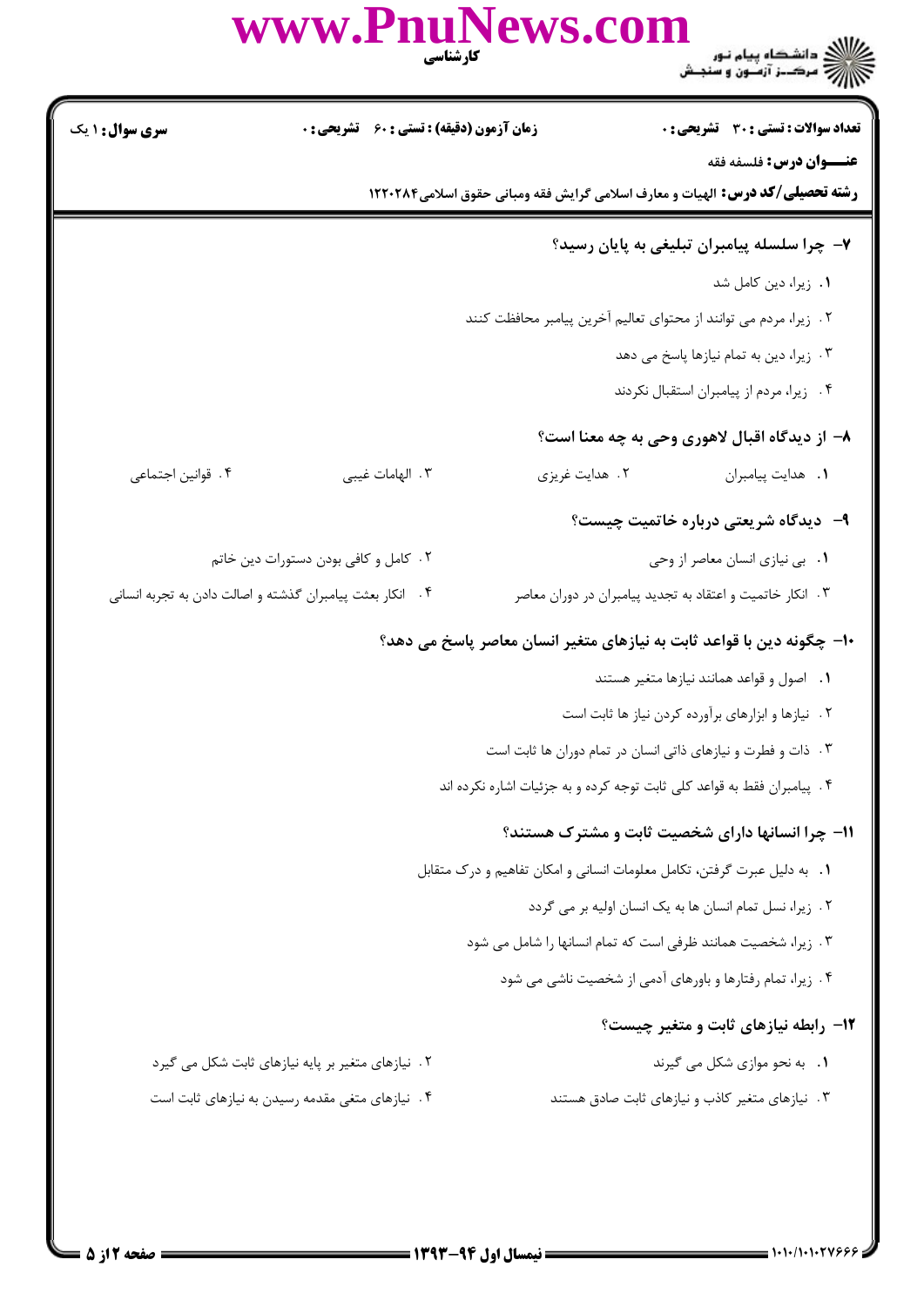|                        | www.PnuNews.com<br>كارشناسي                                                                                     |              | ے ۔<br>کا اللہ کا سکتاہ پیام نور<br>کا اللہ کرکٹ آزمیوں و سنجش      |
|------------------------|-----------------------------------------------------------------------------------------------------------------|--------------|---------------------------------------------------------------------|
| <b>سری سوال : ۱ یک</b> | <b>زمان آزمون (دقیقه) : تستی : 60 ٪ تشریحی : 0</b>                                                              |              | <b>تعداد سوالات : تستی : 30 ٪ تشریحی : 0</b>                        |
|                        | <b>رشته تحصیلی/کد درس:</b> الهیات و معارف اسلامی گرایش فقه ومبانی حقوق اسلامی1۲۲۰۲۸۴                            |              | <b>عنـــوان درس:</b> فلسفه فقه                                      |
|                        |                                                                                                                 |              | ۱۳- کدامیک از موارد زیر درباره معرفت دینی صحیح است؟                 |
|                        | ۰۲ درونی و شخصی بودن                                                                                            |              | ٠١. فراتر از عقل و تجربه بودن                                       |
|                        | ۰۴ از زبان خداوند بودن                                                                                          |              | ۰۳ تجربي بودن                                                       |
|                        | ۱۴– اگر شخصی بگوید:«هر امر غیر تجربی که به حواس ما در نیاید، موجود نیست» این حکم در زیر مجموعه کدامیک از مفاهیم |              |                                                                     |
|                        |                                                                                                                 |              | قرار می گیرد؟                                                       |
| ۴. بدیهی               | ۰۳ تجربی                                                                                                        | ٢. غير تجربي | <b>۱.</b> شخصی                                                      |
|                        |                                                                                                                 |              | ۱۵− کدام یک از ادیان ذیل به تثلیث معتقدند؟                          |
| ۰۴ بودایی              | ۰۳ يهوديت                                                                                                       | ٢. مسيحيت    | ۱. اسلام                                                            |
|                        |                                                                                                                 |              | ۱۶– کدام یک از گزاره های ذیل با براهین عقلی داوری می شوند؟          |
|                        | ۲. معاد جسمانی                                                                                                  |              | ١. وجود خدا                                                         |
|                        | ۰۴ چگونگی زندگی انسان در برزخ                                                                                   |              | ۰۳ وجود فرشتگان                                                     |
|                        | ۱۷– آیا انسان در استنباط احکام عملی دین از شرایط محیطی تأثیر می پذیرد؟                                          |              |                                                                     |
|                        |                                                                                                                 |              | ٠١ بله؛ زيرا، انسان واقعيت نكر است                                  |
|                        |                                                                                                                 |              | ۰۲ خیر؛ زیرا، انسان یک موجود نفوذ ناپذیر است                        |
|                        |                                                                                                                 |              | ٣. بله؛ زيرا، انسان از جهت استنباط احكام عملى، اثر پذير خلق شده است |
|                        |                                                                                                                 |              | ۴. خير؛ زيرا، واقعيت تغيير نمي كند                                  |
|                        |                                                                                                                 |              | ۱۸- چه انتقادی بر اندیشه جدایی دین از اجتماع وارد است؟              |
|                        |                                                                                                                 |              | 1. دین در زندگی فردی و اجتماعی قواعد ثابت دارد                      |
|                        |                                                                                                                 |              | ٢. هويت اجتماع جدا از هويت افراد است                                |
|                        | ۰۳ برخی از چاره اندیشی های اجتماعی پیامبر، از جنبه بشری او ناشی شده است                                         |              |                                                                     |
|                        |                                                                                                                 |              | ۴. زبان گزاره های دینی کلی و عمومی است                              |
|                        |                                                                                                                 |              | ۱۹– آیا تصمیمات اجتماعی پیامبر، دینی بوده است؟                      |
|                        |                                                                                                                 |              | ٠. تصميمات اجتماعي پيامبر، زبان بشرى پيامبر است                     |
|                        |                                                                                                                 |              | ۲ .  تصمیمات اجتماعی پیامبر، از شأن پیامبر بودن او ناشی می شود      |
|                        | ۳.  برخی تصمیمات اجتماعی پیامبر از شأن پیامبری و برخی دیگر از شأن بشری او ناشی می شود                           |              |                                                                     |
|                        |                                                                                                                 |              | ۴. برخی تصمیمات اجتماعی پیامبر حاصل مشورت اصحاب بوده است            |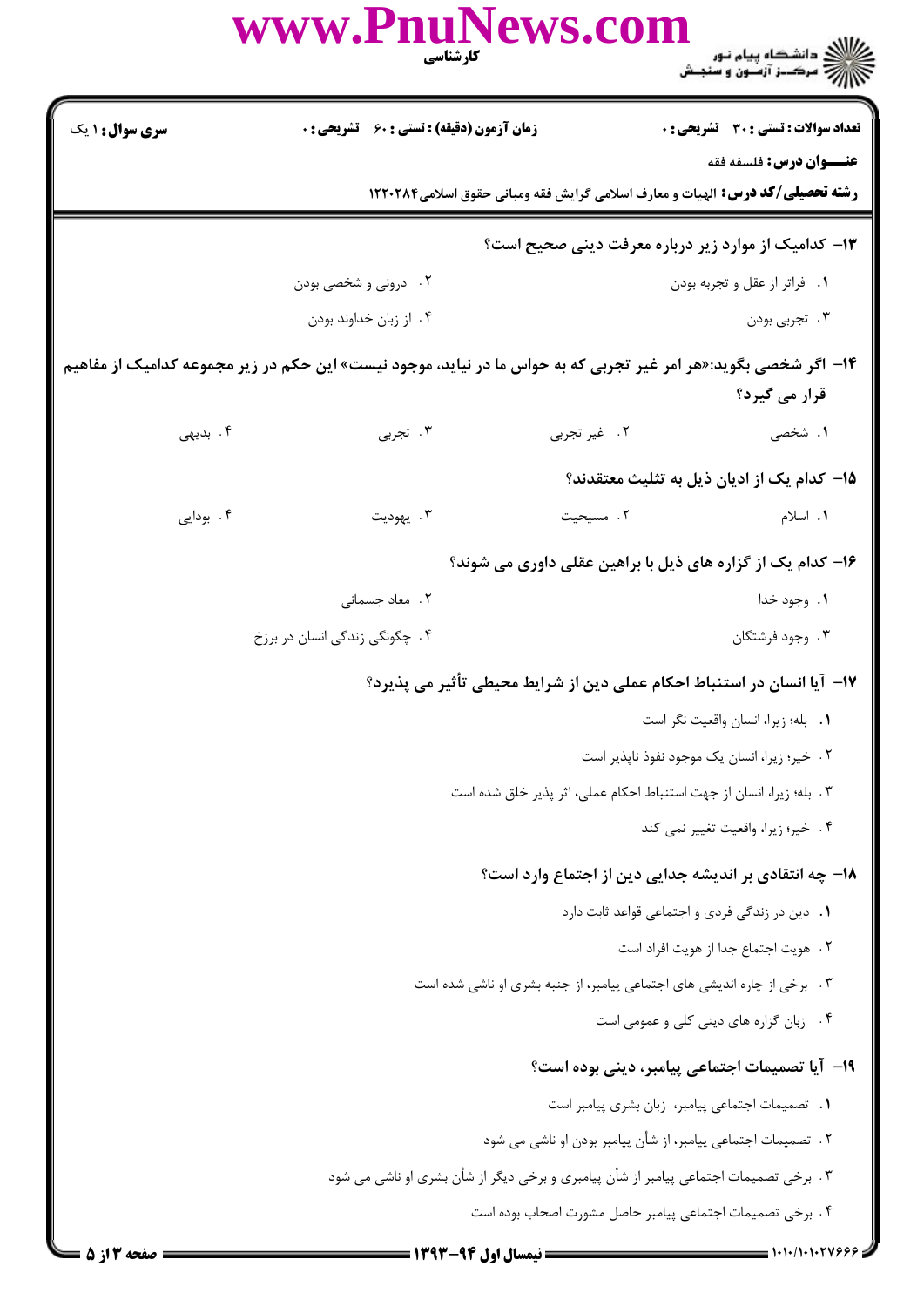|                                   | www.PnuNews.com<br>كارشناسي                               |                                                                                                                |
|-----------------------------------|-----------------------------------------------------------|----------------------------------------------------------------------------------------------------------------|
| سری سوال: ۱ یک                    | <b>زمان آزمون (دقیقه) : تستی : 60 ٪ تشریحی : 0</b>        | <b>تعداد سوالات : تستی : 30 ٪ تشریحی : 0</b>                                                                   |
|                                   |                                                           | عنــوان درس: فلسفه فقه<br><b>رشته تحصیلی/گد درس:</b> الهیات و معارف اسلامی گرایش فقه ومبانی حقوق اسلامی1۲۲۰۲۸۴ |
|                                   |                                                           | <b>۰۲-</b> دیدگاه شریعتی دربار <b>هٔ</b> رابطه ملیت و دین چیست؟                                                |
|                                   | ۲. دین بخشی از عوامل هویت دهنده به ملت است                | ٠١. دين تمام هويت يک ملت است                                                                                   |
| ۰۴ دین در تشکیل ملیت بی تأثیر است |                                                           | ۰۳ دین هویت ملت ها را از بین می برد                                                                            |
|                                   |                                                           | <b>۲۱</b> - از دیدگاه شریعتی کدامیک از موارد زیر جزو شخصیت انسان به شمار می رود؟                               |
| ۰۴ عقل                            | $\mathcal{F}$ . علم                                       | ۲. دین<br>٠١. مليت                                                                                             |
|                                   |                                                           | ۲۲- آیا پیامبر در مسئله تبیین وحی تحت تأثیر عوامل نژادی و انسانی می شود؟                                       |
|                                   |                                                           | ٠. بله، زيرا پيامبر هم يک بشر است                                                                              |
|                                   |                                                           | ٢. بله، زيرا پيامبر يک نابغه اجتماعي است                                                                       |
|                                   |                                                           | ۰۳ خیر، زیرا خدا عالم مطلق است و نبوت را در شخص معصوم قرار می دهد                                              |
|                                   |                                                           | ۴. خیر، زیرا پیامبر باید الگوی مناسب برای جامعه باشد                                                           |
|                                   |                                                           | <b>33-</b> آیا معرفت دینی امری بشری است؟                                                                       |
|                                   |                                                           | 1. خير-زيرا، استنباط هاى پيامبر نيز برآمده از دين است                                                          |
|                                   |                                                           | ۲. خیر-برخی فهم ها در تمام دوران ها ثابت باقی می مانند                                                         |
|                                   |                                                           | ۰۳ خیر - محتوای دین در حال تکامل است                                                                           |
|                                   |                                                           | ۴ . خیر - برخی متشرعین دربرخی مسائل دینی سکوت می کنند                                                          |
|                                   |                                                           | <b>34</b> - رابطه میان معرفت دینی با سایر معرفت های بشری چیست؟                                                 |
|                                   |                                                           | 1. معرفت دینی هم سو با سایر معرفت های بشری است                                                                 |
|                                   |                                                           | ۰۲ معرفت دینی سایر معرفت های بشری را رد می کند                                                                 |
|                                   |                                                           | ۰۳ معرفت دینی سایر معرفت های بشری را تغییر می دهد                                                              |
|                                   |                                                           | ۴. معرفت دینی گاهی با معرفت های بشری هم سو و گاهی متضاد است                                                    |
|                                   |                                                           | <b>۲۵</b> – علت اختلاف فتواى مجتهدين چيست؟                                                                     |
|                                   | ۲ . تأثیر محیط و عوامل انسانی و شرایط زمانی بر فهم روایات | ٠١. بشرى بودن تمام مراتب فهم دين                                                                               |
|                                   | ۴. فقدان منابع تحقیقاتی دینی                              | ٠٣ نارسا بودن حقيقت                                                                                            |
|                                   |                                                           |                                                                                                                |